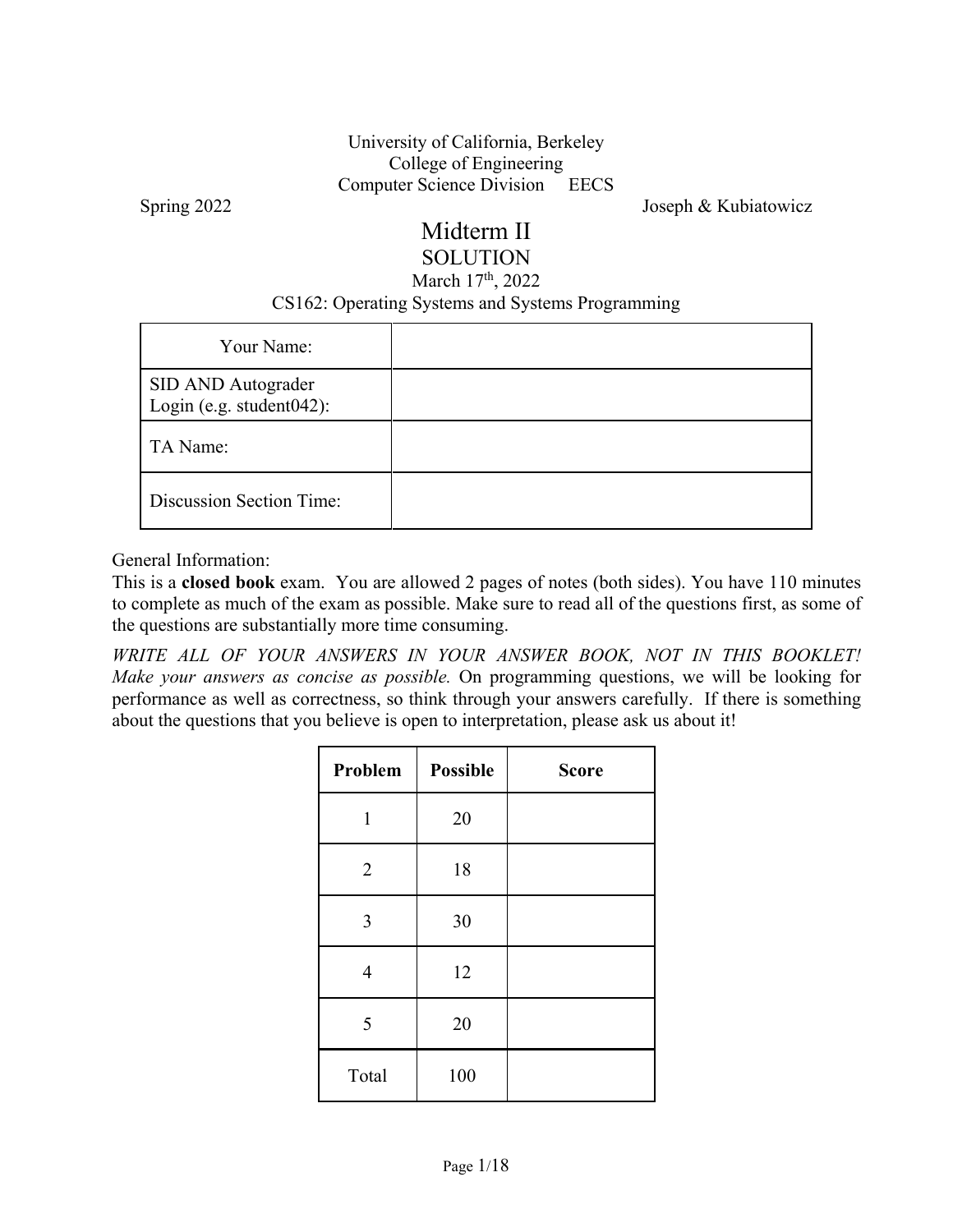[ This page left for  $\pi$  ]

### 3.14159265358979323846264338327950288419716939937510582097494459230781640628620899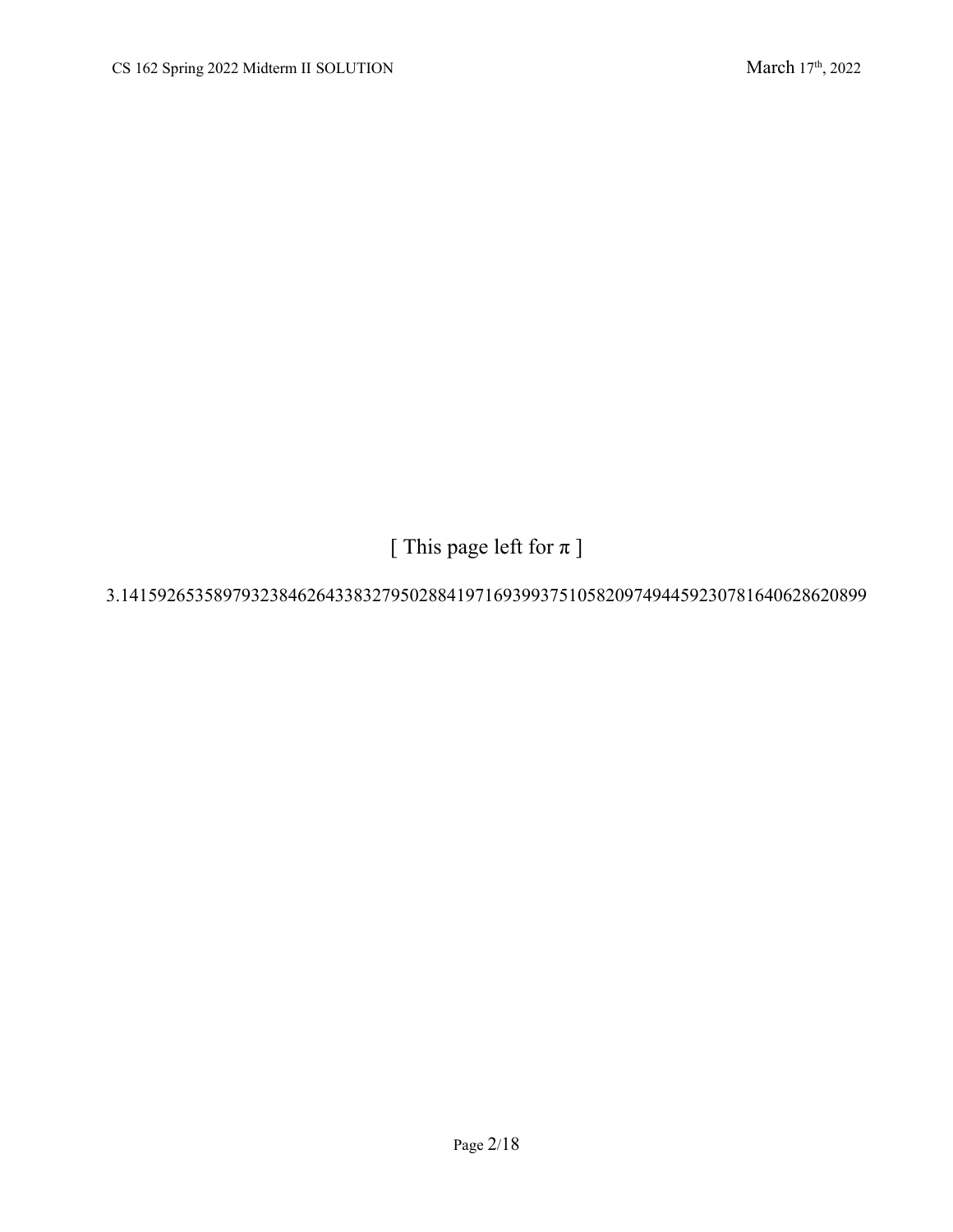# Problem 1: True/False and Why[20 pts]

Please *EXPLAIN* your answer in TWO SENTENCES OR LESS (Answers longer than this may not get credit!). Also, answers without an explanation *GET NO CREDIT.* 

**Problem 1a[2pts]:** Round Robin scheduling always results in a lower average response time than First Come First Serve scheduling.

# $\Box$  True  $\Box$  False

Explain: *If jobs happen to arrive in sorted order, smallest burst time first, then FCFS will produce the lowest average response time.*

**Problem 1b[2pts]:** The Banker's algorithm can be used to help avoid deadlocks (caused by resource cycles) from occurring between a set of threads.

# $\boxdot$  True  $\Box$  False

Explain: The Banker's algorithm double-checks each resource acquisition request to see if it *might have the potential to cause deadlock, and delays such acquisitions until they can be done safely.*

**Problem 1c[2pts]:** Lottery scheduling is always more accurate at providing the intended proportional CPU shares than Stride scheduling.

# ⬜True False

Explain: Lottery Scheduling relies on randomness to choose the next thread to run, so it *provides exact results only on average. Stride scheduling provides a deterministic scheduling algorithm, that is more accurate over short periods of time.*

**Problem 1d[2pts]:** Memory management systems that use page-based memory allocation (for the lowest level) do not suffer from external fragmentation.

# $\boxtimes$  True  $\Box$  False

Explain: *External fragmentation occurs when different sized blocks are allocated from a larger chunk of memory, leading to a challenge of finding new blocks after the system runs for a while. Page-based memory allocation avoids this problem because all pages are the same size.* 

**Problem 1e[2pts]:** A memory fault will always cause the faulting process to be terminated by the operating system.

□ True Ø False

Explain: *If the OS can fixup the fault, then it can restart the process. A good example of this is a page-fault, in which the OS can load the missing page from disk, fix the page table, and restart the process.*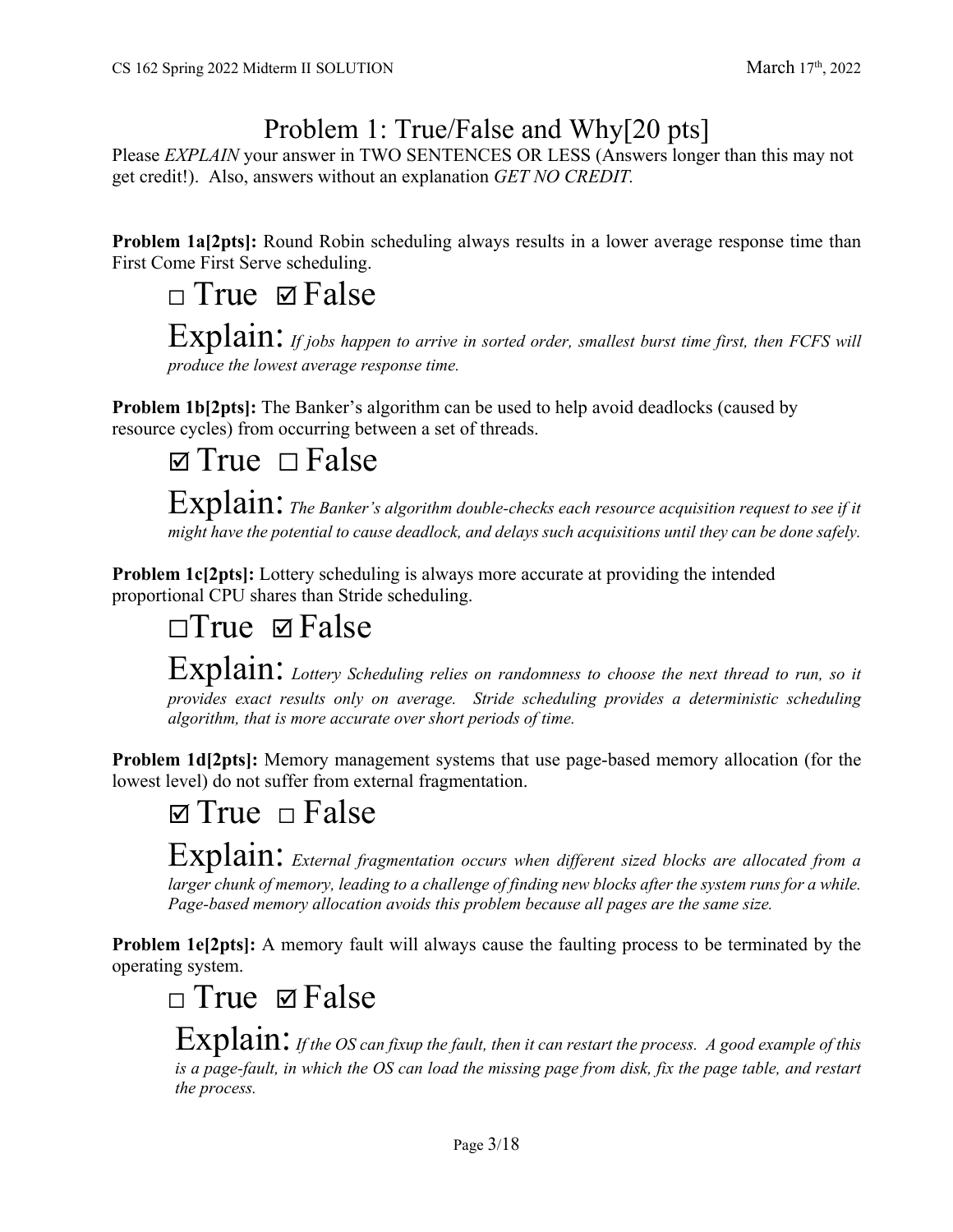**Problem 1f[2pts]:** Priority donation temporarily decreases the priority of a thread.

 $\Box$  True  $\Box$  False

Explain: *Priority donation avoids priority inversion by temporarily increasing the priority of a thread holding a lock, not by decreasing it.*

**Problem 1g[2pts]:** Page faults are handled in hardware by the MMU.

 $\Box$  True  $\Box$  False Explain: *Page faults are handled in software by the OS.* 

**Problem 1h[2pts]:** Compulsory cache misses can never be avoided.

 $\Box$  True  $\Box$  False Explain: *Compulsory cache misses can be avoided by prefetching.* 

**Problem 1i[2pts]:** A good scheduling algorithm can achieve high throughput and low latency for any mix of jobs.

 $\Box$  True  $\Box$  False

Explain: High throughput is achieved by switching infrequently, whereas low latency is best *achieved by interrupting long-running threads and switching to threads with the shortest burst.* 

**Problem 1j[2pts]:** A system that uses priority donation cannot deadlock and guarantees that all threads will eventually complete.

 $\Box$  True  $\Box$  False

Explain: *Priority donation helps prevent priority inversion. However, it will not prevent resource cycles involving threads running at the same priority.*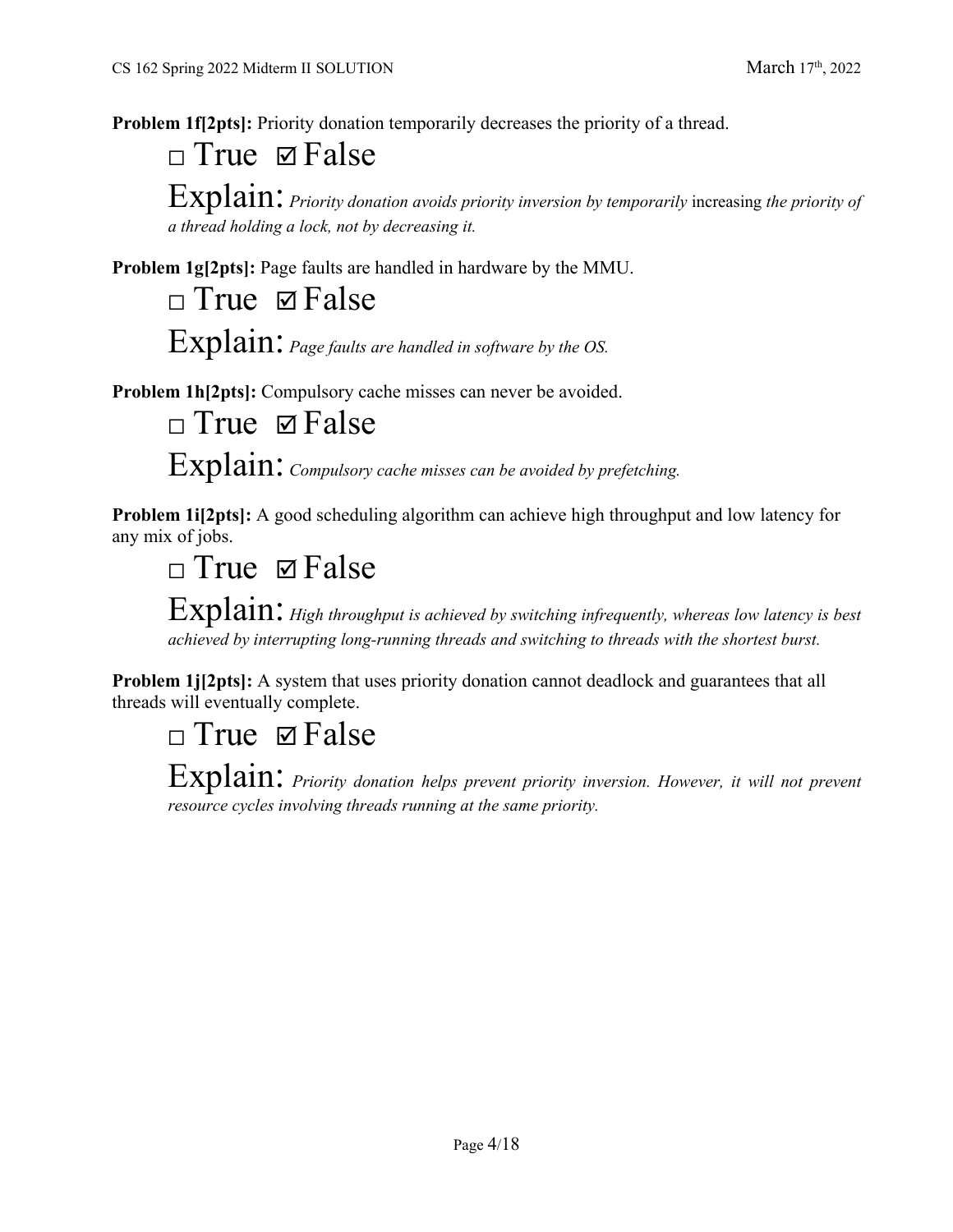## Problem 2: Multiple Choice [18pts]

**Problem 2a[2pts]:** Which of the following are true about priority inversion? (*choose all that apply)*:

- $A: \Box$  Priority inversion could not occur if there were only two possible priorities for threads.
- $B: \mathbb{Z}$  Priority donation is a solution to priority inversion.
- $C: \nabla$  Priority inversion could result in starvation of high priority threads.
- $D: \Box$  Priority inversion is only a problem on a multi-core system.
- $E: \Delta$  Priority inversion would not happen in a first come first serve scheduler.

**Problem 2b[2pts]:** What are the conditions necessary for deadlock? (*choose all that apply*):

- $A: \nightharpoonup$  Circular wait condition between threads and resources.
- $B: \Box$  Infinite number of each resource
- $C: \mathbb{Z}$  Resources cannot be taken away from a thread until it releases them
- $D: \mathbb{Z}$  Each resource can be held by only one thread
- $E: \nabla$  Threads will hold resources and wait while acquiring new ones

**Problem 2c[2pts]:** Which of the following is true about a multi-level feedback queue (MLFQ)? (*choose all that apply*):

- $A: \square$  Starvation is never a problem for a MLFQ.
- $B: \Box$  Long-running tasks are given higher priority.
- $C: \nabla A$  MLFQ is an approximation of shortest remaining time first.
- $D: \Box$  A MLFQ is more fair than round robin.
- $E: \nabla$  One way to keep a job's priority high in a MLFQ is to insert a bunch of short sleep operations.

**Problem 2d[2pts]:** Which of the following are true about the Linux Completely Fair Scheduler (CFS) (*choose all that apply*):

- $A: \square$  CFS attempts to equalize the response time for all jobs.
- $B: \nabla A$  higher nice value results in CFS allocating a lower share of CPU time.
- $C: \Box$  Finding a new thread to run in CFS takes  $O(log n)$  time.
- $D: \mathbb{Z}$  The target latency in CFS is the period of time over which every job should get service.
- $E: \Box$  Minimum granularity in CFS is the total number of nice values that are allowed.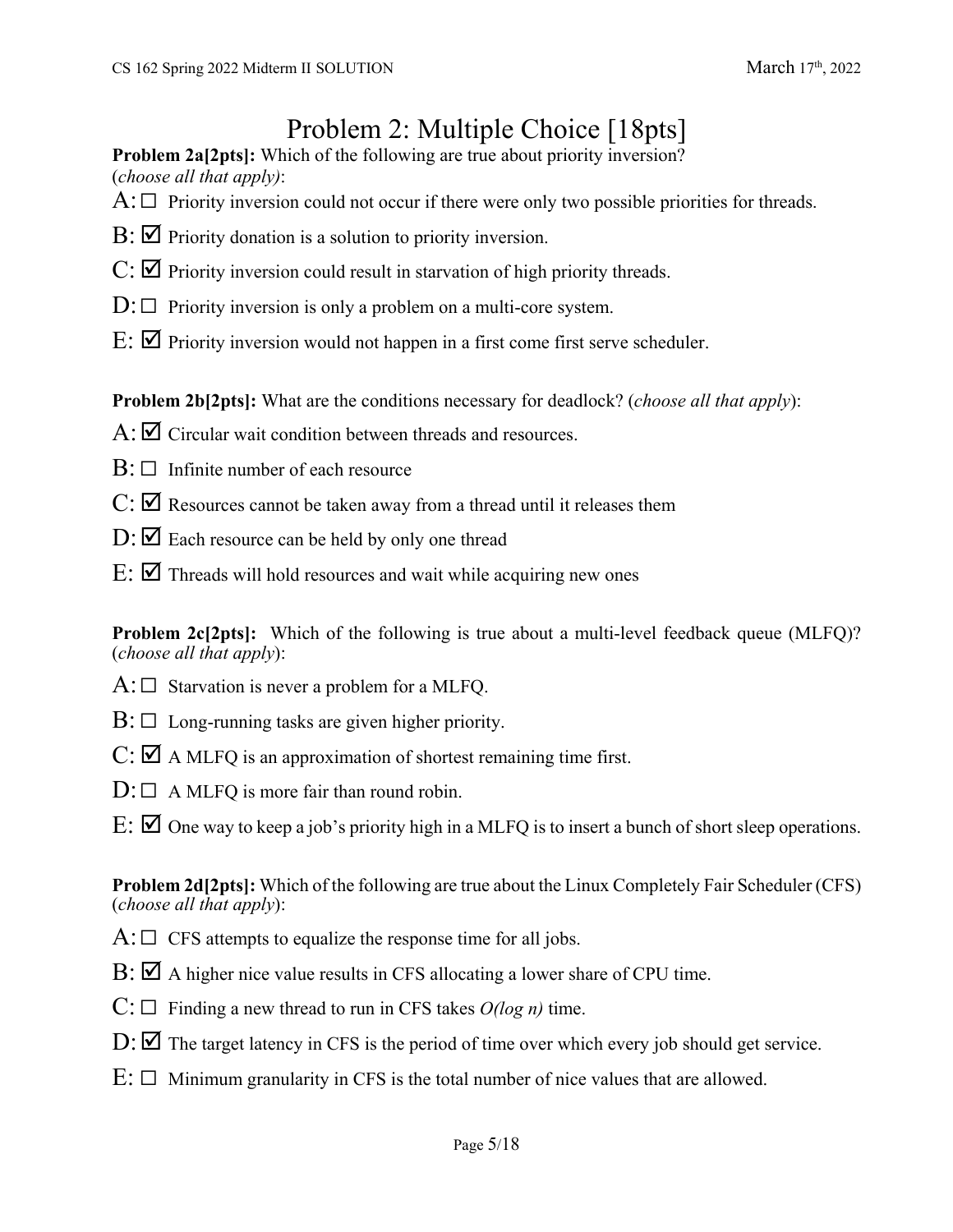**Problem 2e[2pts]:** Which of the following are potential ways to avoid cache misses? (*choose all that apply)*:

- $A: \nightharpoonup I$  Increase cache size.
- $B: \nabla$  Increase cache associativity.
- $C: \nabla$  Decrease cache associativity.
- D:  $\overline{\mathbf{D}}$  Prefetching.
- $E: \nabla$  Rearrange the layout of data structures.

**Problem 2f[2pts]:** Which of the following are true about deadlocks? *(choose all that apply)*:

- $A: \Delta$  Acquiring resources in a predetermined order is one way to avoid deadlock.
- $B: \Box$  Starvation is a form of deadlock.
- $C: \Delta$  Rolling back threads is one way to address deadlock once it occurs.
- $D: \Box$  Deadlock means that no threads are able to make progress.
- $E: \Box$  Banker's algorithm is one way to recover from deadlock once it occurs.

**Problem 2g[2pts]:** Which of the following statements about memory management are true? (*choose all that apply):* 

- $A: \Box$  In general, MIN is the best page replacement policy that can be implemented.
- $\mathrm{B}:\square$  A cache of 512 bytes always outperforms a cache of 256 bytes.
- $C: \Box$  Adding more physical memory to a system will always reduce the page miss rate.
- $D: \mathbb{Z}$  The Clock algorithm is an approximation of LRU.
- $E: \nabla A$  hardware implemented modified bit is optional.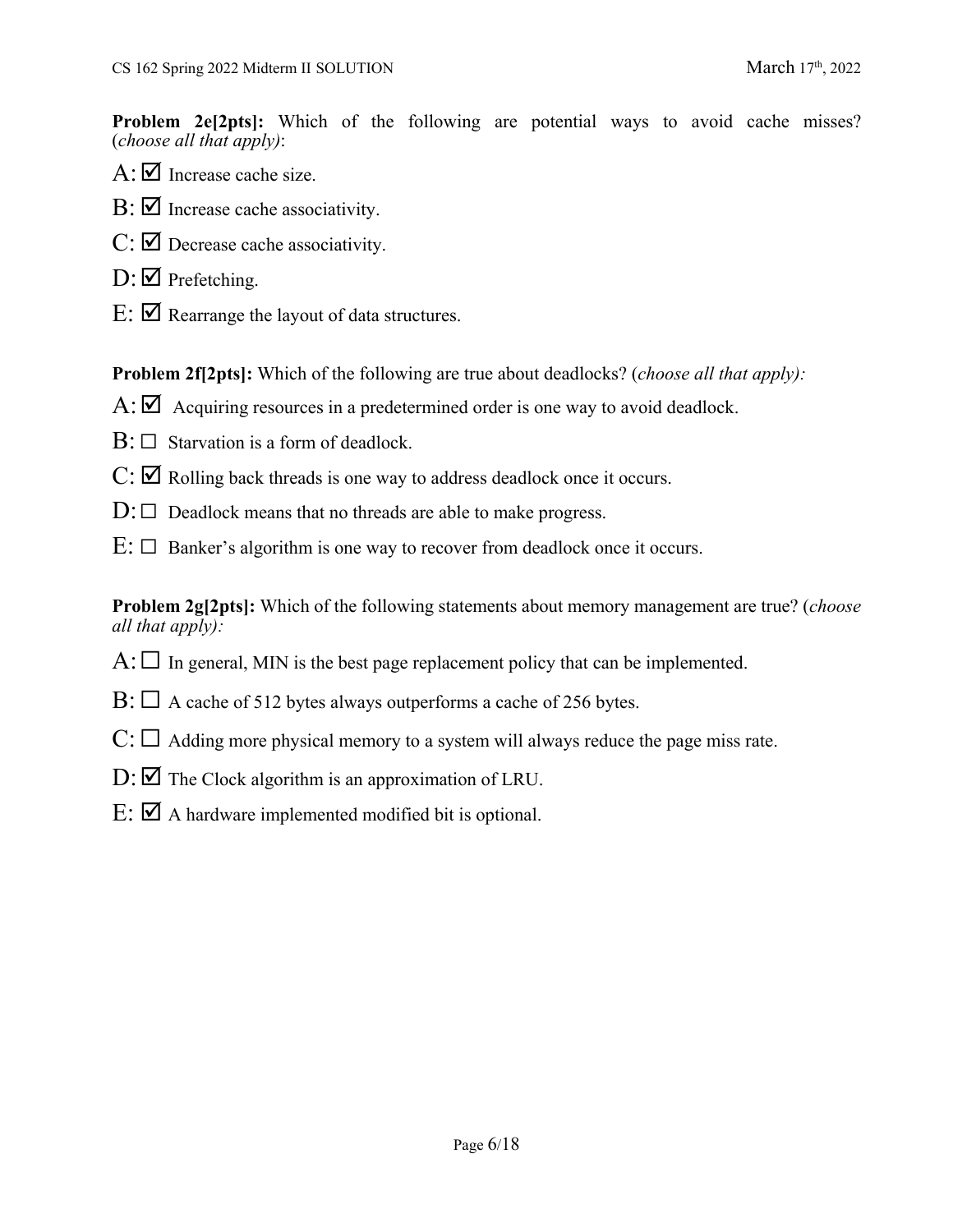| Variable         | Measurement                                                | Value                                   |
|------------------|------------------------------------------------------------|-----------------------------------------|
| $P_{TLB}$        | Probability of TLB miss                                    | App Dependent                           |
| $P_{F}$          | Probability of a page fault when a TLB miss occurs on user | App Dependent                           |
|                  | pages (assume page faults do not occur on page tables).    |                                         |
| $P_{L1}$         | Probability of a first-level cache miss for all accesses   | App Dependent                           |
| $P_{L2}$         | Probability of a second-level cache miss for all accesses  | App Dependent                           |
| T <sub>TLB</sub> | Time to access TLB (hit)                                   | $1 \text{ ns}$                          |
| $T_{L1}$         | Time to access L1 cache (hit)                              | 5 <sub>ns</sub>                         |
| $T_{L2}$         | Time to access L2 cache (hit)                              | 20ns                                    |
| $T_M$            | Time to access DRAM                                        | 100ns                                   |
|                  | $TD$ Time to transfer a page to/from disk                  | $10 \text{ ms} = 10,000,000 \text{ ns}$ |

**Problem 2h[2pts]:** Consider a computer system with the following parameters:

The TLB operates in parallel with the cache lookup (at level 1) when there is a TLB hit.. Further, the TLB is refilled automatically by the hardware on a miss. The 2-level page tables are kept in physical memory and are cached like other accesses. Assume that the costs of the page replacement algorithm and updates to the page table are included in the T<sub>D</sub> measurement. Also assume that no dirty pages are replaced and that pages mapped on a page fault are not cached.

If the *full working set of the application fits into DRAM,* what is the effective access time (the time for an application program to do one memory reference) on this computer?

 $A: \Box T_{TLB} + T_{L1} + P_{L1} \times (T_{L2} + P_{L2} \times T_M) + P_{TLB} \times (2T_M + P_F \times T_D)$  $B: \Box T_{I.1} + P_{I.1} \times (T_{I.2} + P_{I.2} \times T_M) + P_{TLB} \times T_{TLB}$  $C: \Box T_{TLR} + (1 - P_{TLR} \times P_F) \times [T_{L1} + P_{L1} \times (T_{L2} + P_{L2} \times T_M)] +$  $P_{TLB} \times \{2[T_{L1} + P_{L1} \times (T_{L2} + P_{L2} \times T_M)] + P_F \times (T_{L1} + T_{L2} + T_M + T_D)\}$  $D: \mathbf{N}$   $T_{L1} + P_{L1} \times (T_{L2} + P_{L2} \times T_M) + P_{TLB} \times (T_{TLB} + 2[T_{L1} + P_{L1} \times (T_{L2} + P_{L2} \times T_M))]$  $E: \Box T_{TLB} + T_{L1} + T_{L2} + T_M + T_D$ 

**Problem 2i[2pts]:** Earliest Deadline First (EDF) scheduling has an important advantage over other scheduling schemes discussed in class because (*choose all that apply)*:

- $A: \square$  It can hand out more total processor cycles to mix of real-time and non-realtime tasks than other scheduling schemes.
- $B: \mathbb{Z}$  It can allocate up to 100% of processor cycles to real-time periodic tasks while still providing a guarantee of meeting real-time deadlines.
- $C: \Box$  It can operate non-preemptively and is thus simpler than many other scheduling schemes.
- $D: \Box$  It can provide the lowest average responsiveness to a set of tasks under all circumstances even in the presence of long-running computations.
- $E: \Box$  None of the above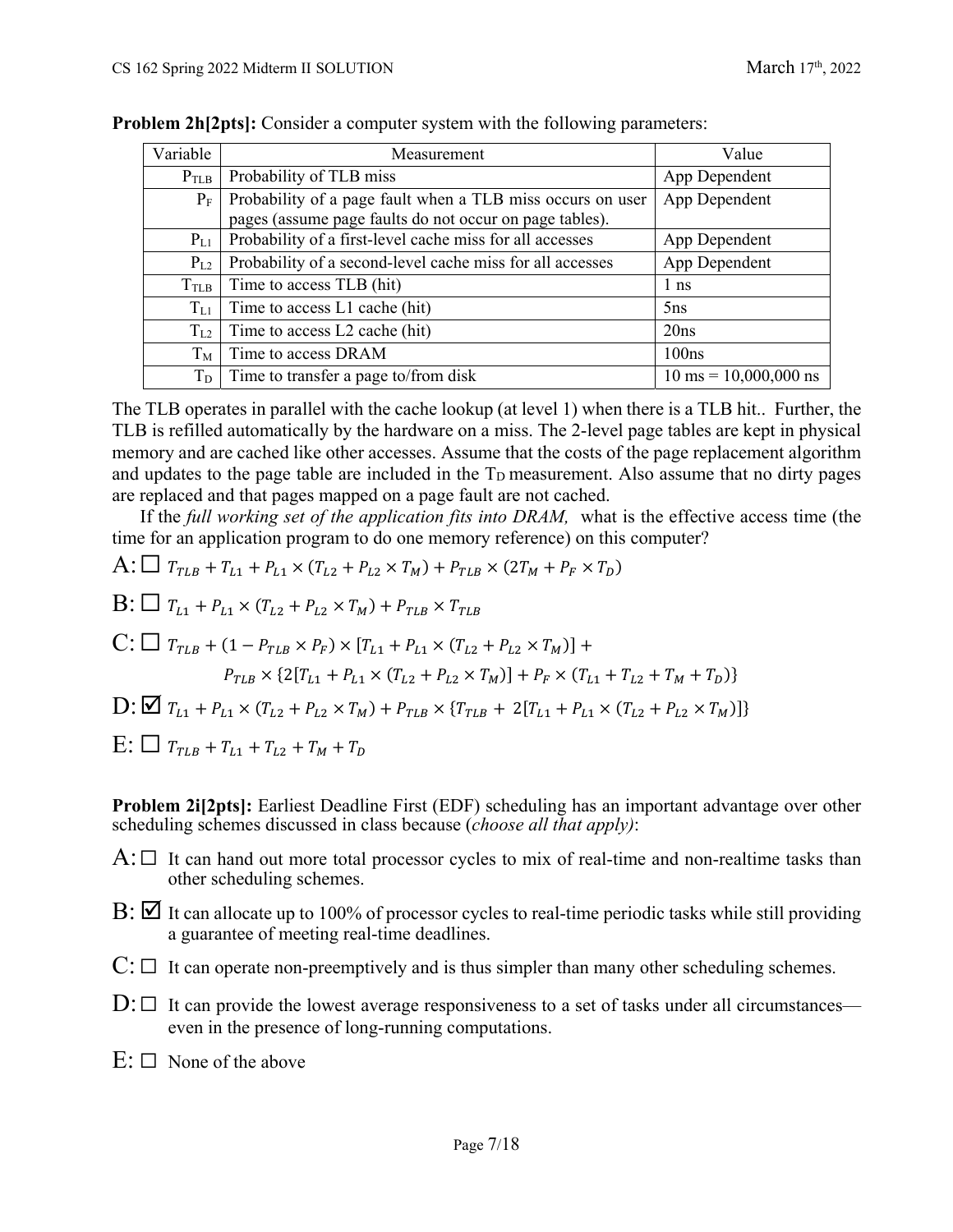### Problem 3: Short Answer [30pts]

Please write your answer in THREE SENTENCES OR LESS (Answers longer than this may not get credit!).

**Problem 3a[4pts]:** Suppose there are *n* jobs  $J_1, J_2, \ldots, J_n$  ready to run, with no other jobs in the system. Assume job  $J_i$  will take  $T_i$  time to finish. Furthermore, suppose  $T_1 < T_2 < ... < T_n$ . What order should the jobs be run to minimize average completion time? Provide a brief mathematical proof (*Hint: start by writing down an expression for average completion time).*

*The jobs should be run with an FCFS scheduler in the order: J1, J2 … Jn to minimize average completion time.* 

*Proof Sketch: Assume FCFS and that the final completion time for each of the jobs is C1, C2… Cn. If we schedule them in order J1, J2 … Jn, then the, the average completion time is:* 

$$
\frac{1}{n}\sum_{j} C_{j} = \frac{1}{n}\sum_{j=1}^{n}\sum_{k=1}^{j} T_{k} = \frac{1}{n}\sum_{j=n}^{1} j \times T_{j}
$$

*The middle term arises because, for instance,*  $C_1 = T_1$ *,*  $C_2 = C_1 + T_2 = T_1 + T_2$ *, etc..* 

*Notice that this is the best order for FCFS, because any swapping of the order of the Tj in the final expression will increase the value (if we swap*  $T_x$  *and*  $T_y$  *then the sum will change by):*  $(n - x + 1) \times (T_v - T_x) + (n - y + 1) \times (T_x - T_v) = (y - x) \times (T_v - T_x) \ge 0$ 

*Further, anything other than FCFS (like RR) will only make the individual Cj larger by putting pieces of later threads before the completion.*

**Problem 3b[3pts]:** In a typical cache, the tag-bits are pulled from the top (most significant bits) of the address, while index and offset bits are pulled from less significant bits. Why wouldn't it make sense to take the cache index from the most significant bits? Explain.

*Because the resulting cache would not work well for systems with spatial locality that extended beyond the cache-line. For instance, with the index in the normal place, a set of accesses to an array that was bigger than a cache-line size could still fit into the cache (many different index values would be in use). In contrast, if the index were placed at the top of the address, the index bits would tend to stay constant when accessing such an array. Thus, ever array access that changed cache lines would automatically conflict with every other cache line.*

**Problem 3c[3pts]:** You just brought an expensive gaming PC with a 64-bit virtual address space, 32 GiBs of RAM, an NVidia 3090ti GPU, and 16 TiB M.2 SSD. You decided to write a custom 64 bit OS for it. To reduce memory translation latency, you decided to implement a single-level page table based scheme, but will use a standard memory layout (stack grows down from top of address space, heap grows up). Assume each page is 4KiB. Will this approach work or not? Explain.

*No, this won't work. To handle the sparse address space, we will need a full page table. The page table will need 264/212=252 entries, one for each page in the address space. Further, the PTE will need 52 bits of physical page number, so will need to be at least 52/8=6.5 bytes. Rounding up to 8 bytes (for access control bits), we will need:* 

*252×8= 255bytes for the page table, which is 32 PiB (peta bytes!) of physical storage just for the page table of one process!*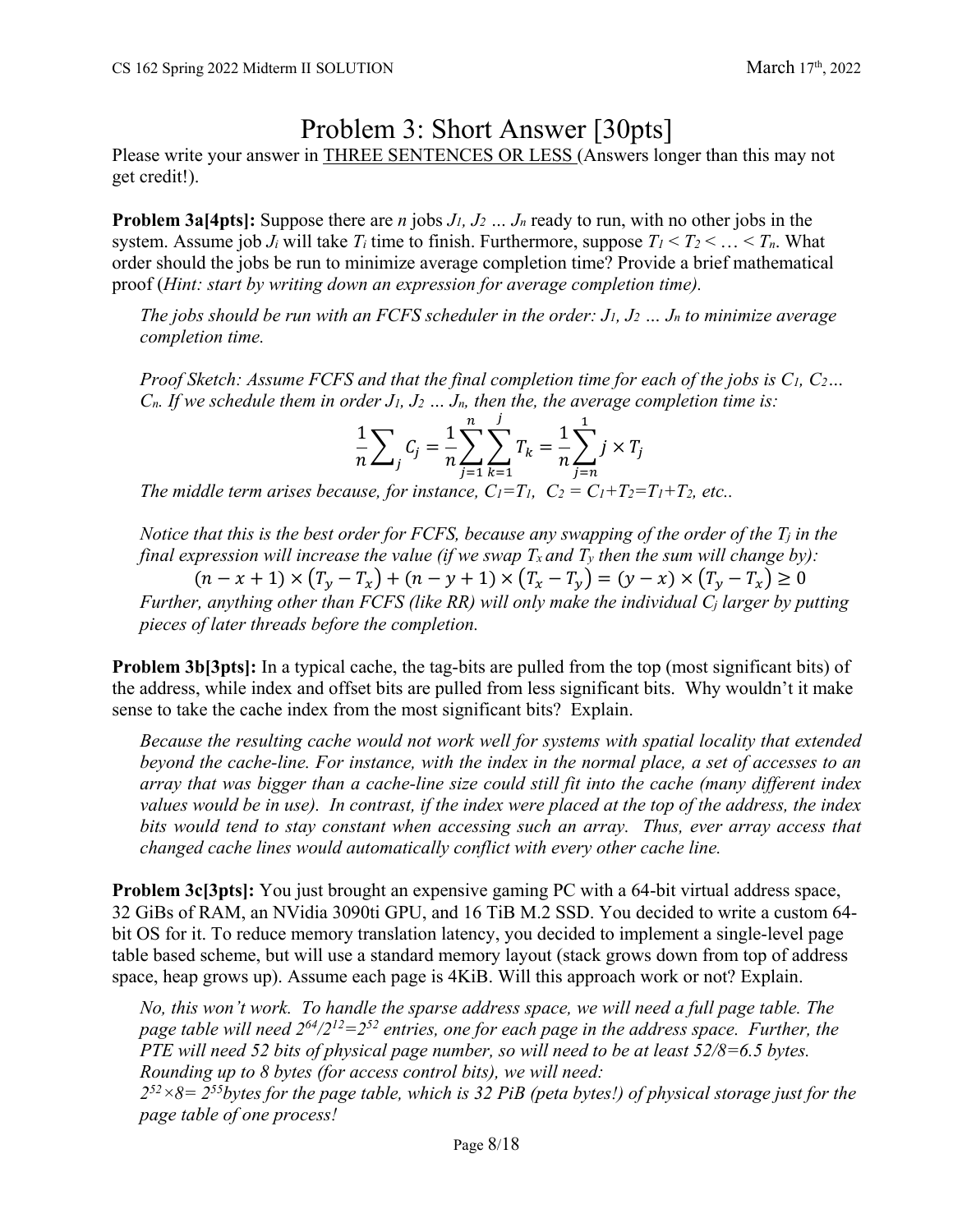**Problem 3d[3pts]:** Before implementing a virtual memory system, you measure that accessing a word that is resident in physical memory takes about 10ns (with the hardware cache and TLB taken into account). You measure the time it takes the OS to service an access to an on-disk page (including page fault overhead, fetching the page from disk, and re-executing the instruction) to be about 10ms. What is the highest page fault rate we can tolerate to prevent the average memory access time from exceeding 20 ns? Explain how you calculated your answer.

*Don't forget to equalize units by converting ms to ns:*   $AMAT = 10$ ns +  $p_{fault} \times 10$ ms  $\times (10^6 \text{ns/ms}) = (10 + p_{fault} \times 10^7)$  ns  $\leq 20$  ns  $\Rightarrow p_{fault} \leq 10^{-6}$  *So, we want to keep our page fault rate under 0.0001%* 

**Problem 3e[2pts]:** In PINTOS, how do you calculate effective priority?

$$
T_{Priority_{Eff}} = max\left(T_{Priority_{base}}, max\left(\left\{C_{Priority_{Eff}} \mid C \in T_{children}\right\}\right)\right)
$$

*Must mention effective priorities in PINTOS are computed as the max of the thread's base priority and the max of each child's effective priority.* 

**Problem 3f[2pts]:** For the PINTOS alarm clock, in **timer** sleep() how is synchronization enforced on the list of waiting threads?

*Synchronization is enforced because timer\_sleep() operates in a disabled interrupt context. No credit for any other answer.* 

**Problem 3g[8pts]:** For the following problem, assume a hypothetical machine with 4 pages of physical memory and 7 pages of virtual memory. Given the access pattern:

A B C D E A A E C F F G A C G D C F

Indicate in the following table which pages are mapped to which physical pages for each of the following policies. Assume that a blank box matches the element to the left. We have given the FIFO policy as an example. You may break ties in any order you wish.

| $Access\rightarrow$ |                    | $\mathbf A$      | $\, {\bf B}$     | $\mathcal{C}$  | D              | E         | $\mathbf{A}$   | $\mathbf{A}$ | ${\bf E}$ | $\mathbf C$ | $\mathbf F$      | $\boldsymbol{F}$ | G                | $\mathbf{A}$   | $\mathcal{C}$ | G | D                | $\mathsf{C}$ | $\mathbf{F}$             |
|---------------------|--------------------|------------------|------------------|----------------|----------------|-----------|----------------|--------------|-----------|-------------|------------------|------------------|------------------|----------------|---------------|---|------------------|--------------|--------------------------|
|                     | Ŧ.                 | A                |                  |                |                | ${\bf E}$ |                |              |           |             |                  |                  |                  |                | $\mathbf C$   |   |                  |              |                          |
| <b>FIFO</b>         | $\mathcal{L}$<br>∠ |                  | $\boldsymbol{B}$ |                |                |           | $\mathbf{A}$   |              |           |             |                  |                  |                  |                |               |   | D                |              |                          |
|                     | 3                  |                  |                  | $\mathbf C$    |                |           |                |              |           |             | $\mathbf{F}$     |                  |                  |                |               |   |                  |              |                          |
|                     | $\overline{4}$     |                  |                  |                | D              |           |                |              |           |             |                  |                  | G                |                |               |   | Any one of these |              |                          |
|                     | $\bf{I}$           | $\overline{A}$   |                  |                |                |           |                |              |           |             |                  |                  |                  |                |               |   |                  |              | $\boldsymbol{F}$         |
| $\sum_{\mathbf{N}}$ | $\mathcal{D}$<br>∠ |                  | $\boldsymbol{B}$ |                |                | $E_{\rm}$ |                |              |           |             | $\boldsymbol{F}$ |                  | $\boldsymbol{G}$ |                |               |   |                  |              | $\boldsymbol{F}$         |
|                     | 3                  |                  |                  | $\overline{C}$ |                |           |                |              |           |             |                  |                  |                  |                |               |   |                  |              | $\blacktriangle F$       |
|                     | $\overline{4}$     |                  |                  |                | $\overline{D}$ |           |                |              |           |             |                  |                  |                  |                |               |   |                  |              | $\blacktriangleleft_{F}$ |
|                     | 1.<br>Ŧ.           | $\boldsymbol{A}$ |                  |                |                | $E_{\rm}$ |                |              |           |             |                  |                  |                  | $\overline{A}$ |               |   |                  |              | $\boldsymbol{F}$         |
| LRU                 | $\overline{2}$     |                  | $\boldsymbol{B}$ |                |                |           | $\overline{A}$ |              |           |             |                  |                  | $\boldsymbol{G}$ |                |               |   |                  |              |                          |
|                     | 3                  |                  |                  | $\overline{C}$ |                |           |                |              |           |             |                  |                  |                  |                |               |   |                  |              |                          |
|                     | $\overline{4}$     |                  |                  |                | $\overline{D}$ |           |                |              |           |             | $\,F$            |                  |                  |                |               |   | $\overline{D}$   |              |                          |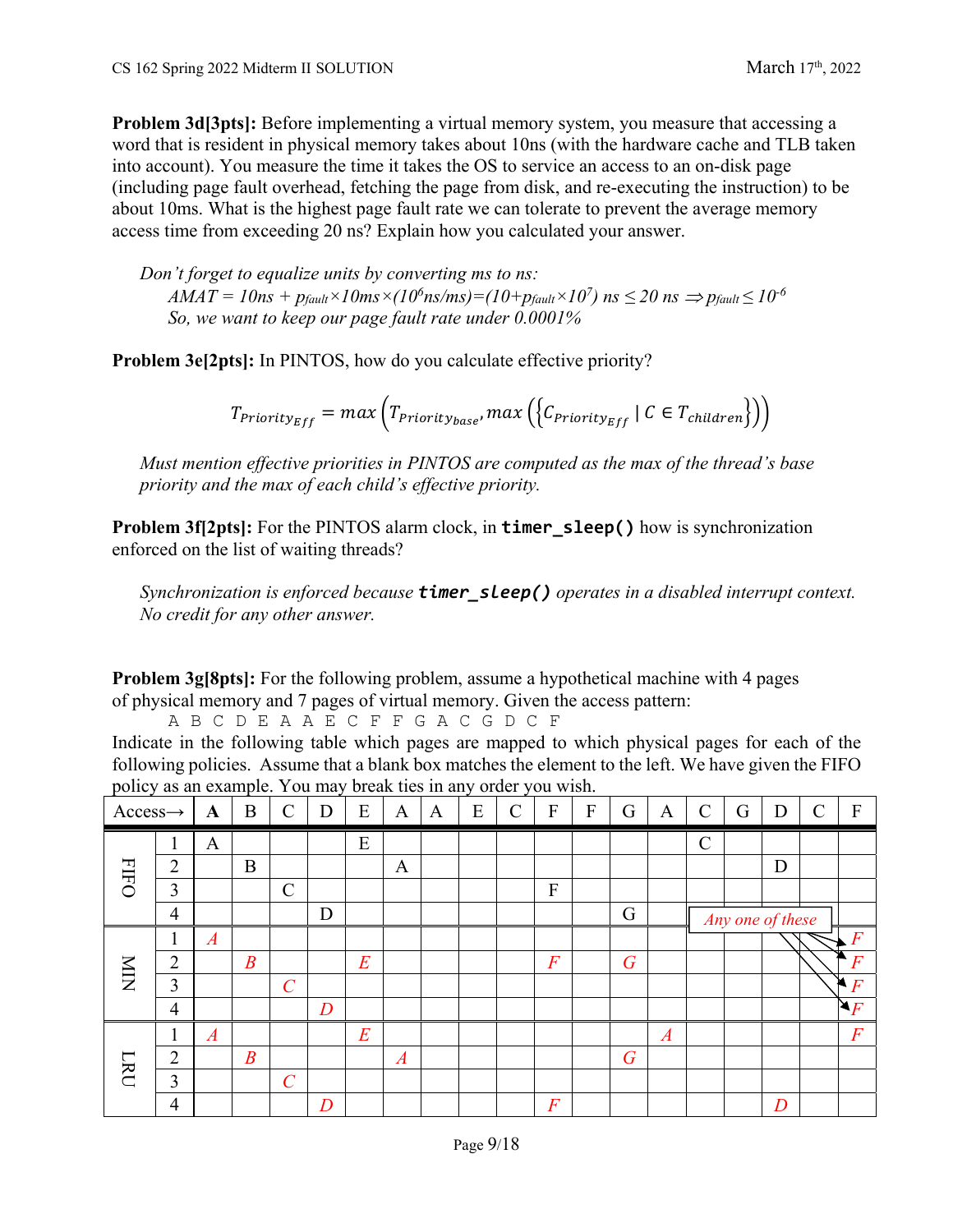| Process ID | Arrival Time | <b>CPU</b> Running Time |
|------------|--------------|-------------------------|
| Process A  |              |                         |
| Process B  |              |                         |
| Process C  |              |                         |
| Process D  |              |                         |

**Problem 3h[5pts]:** Here is a table of processes and their associated arrival and running times:

Show the scheduling order for these processes under 3 policies: First Come First Serve (FCFS), Shortest-Remaining-Time-First (SRTF), Round-Robin (RR) with timeslice quantum = 1. *Assume that context switch overhead is 0, that new processes are available for scheduling as soon as they arrive, and that new processes are added to the head of the queue except for FCFS, where they are added to the tail:*

| <b>Time Slot</b> | <b>FCFS</b>      | <b>SRTF</b>      | $\mathbf{R}$     |
|------------------|------------------|------------------|------------------|
| $\boldsymbol{0}$ | $\boldsymbol{A}$ | $\boldsymbol{A}$ | $\boldsymbol{A}$ |
| $\mathbf{1}$     | $\boldsymbol{A}$ | $\boldsymbol{A}$ | $\boldsymbol{B}$ |
| $\overline{2}$   | $\boldsymbol{B}$ | $\boldsymbol{B}$ | $\boldsymbol{A}$ |
| $\overline{3}$   | $\boldsymbol{B}$ | $\boldsymbol{B}$ | $\boldsymbol{B}$ |
| $\overline{4}$   | $\boldsymbol{B}$ | $\mathcal{C}$    | $\boldsymbol{C}$ |
| 5                | $\boldsymbol{B}$ | $\boldsymbol{B}$ | $\boldsymbol{B}$ |
| $\sqrt{6}$       | $\boldsymbol{B}$ | $\boldsymbol{B}$ | $\boldsymbol{D}$ |
| $\overline{7}$   | $\mathcal{C}$    | $\boldsymbol{B}$ | $\boldsymbol{B}$ |
| $8\,$            | $\boldsymbol{D}$ | $\boldsymbol{D}$ | $\boldsymbol{D}$ |
| 9                | $\boldsymbol{D}$ | $\boldsymbol{D}$ | $\boldsymbol{B}$ |
| $10\,$           | $\boldsymbol{D}$ | $\boldsymbol{D}$ | $\boldsymbol{D}$ |
| $11\,$           | $\boldsymbol{D}$ | $\boldsymbol{D}$ | $\overline{D}$   |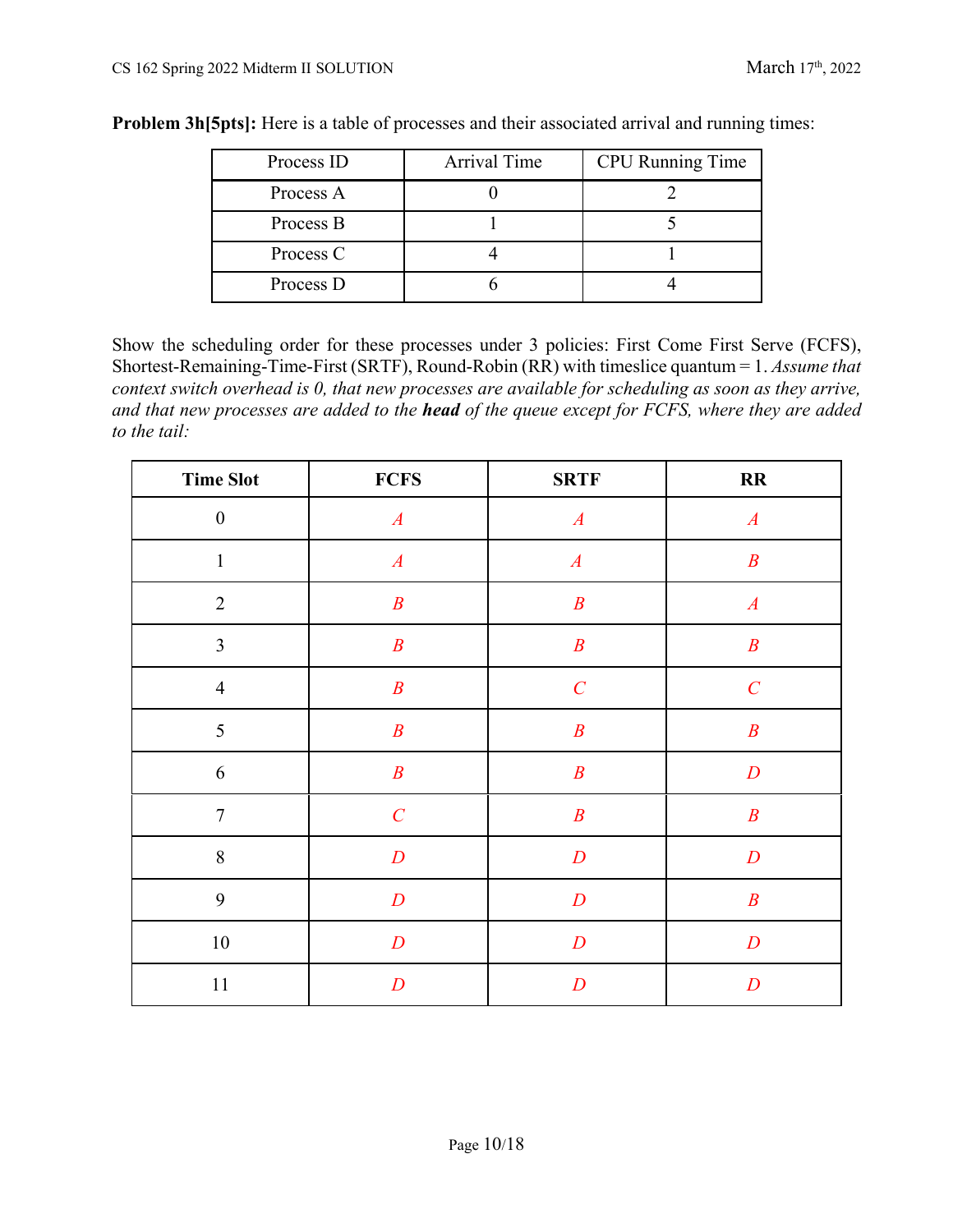**bool list\_empty (struct list \*);**

## Problem 4: Pintos Scheduling [12pts]

Marcus, inspired from reading through the Linux scheduler, decides to add in a simplified version of scheduling classes into Pintos. He decided that each thread will have a priority ranging from 0-139. Furthermore, the scheduler will be divided into two scheduling classes: Threads with priorities 0-99 will be scheduled FIFO within a priority, whereas threads with priorities 100-139 will utilize lottery scheduling.

Marcus decides that threads scheduled with FIFO will only be run after there are no more threads to be run in the lottery class. Assume threads with a larger priority number indicates a higher priority. Below are struct and function definitions within the kernel which may be helpful for this problem:

```
struct thread {
    ...
    int priority;
    struct list_elem elem;
  ...
}
static struct list ready_list_lottery;
static struct list ready_list_fifo[100];
// Calculate (and return) the number of tickets a thread with base priority
// 'priority' should receive. Don't worry about how this is implemented
int tickets_from_priority(int priority);
/* List operations */
#define list_entry(LIST_ELEM, STRUCT, MEMBER)
void list_push_back (struct list *, struct list_elem *);
struct list_elem *list_pop_front (struct list *);
struct list_elem *list_remove (struct list_elem *);
```
**Problems 4A-4L[1pt each]:** Complete the implementation for the scheduler. Only one piece of code should be written per blank (i.e. no multiple statements with semicolons and no blank lines). Use proper C syntax with the given APIs. Pseudocode or comments will not receive any credit. You may only use methods and data structures given in this question as well as built-in ones. Finally, assume that calls to any given method will succeed and that **ready\_list\_lottery** and every sub-list of ready list fifo[] are initialized:

```
// Place a thread on the ready structure appropriate for the
         // current active scheduling policy.   
         void thread_enqueue(struct thread *t) {
Line 4A:    if (______________________________________________________________) {
t‐>priority < 100
                         // Handle FIFO scheduling with priority
Line 4B:       _________________________________________________________________;
list_push_back(&ready_list_fifo[t‐>priority], &t‐>elem)
                  } else {
Line 4C:       _________________________________________________________________;
list_push_back(&ready_list_lottery, &t‐>elem)     }
         }
```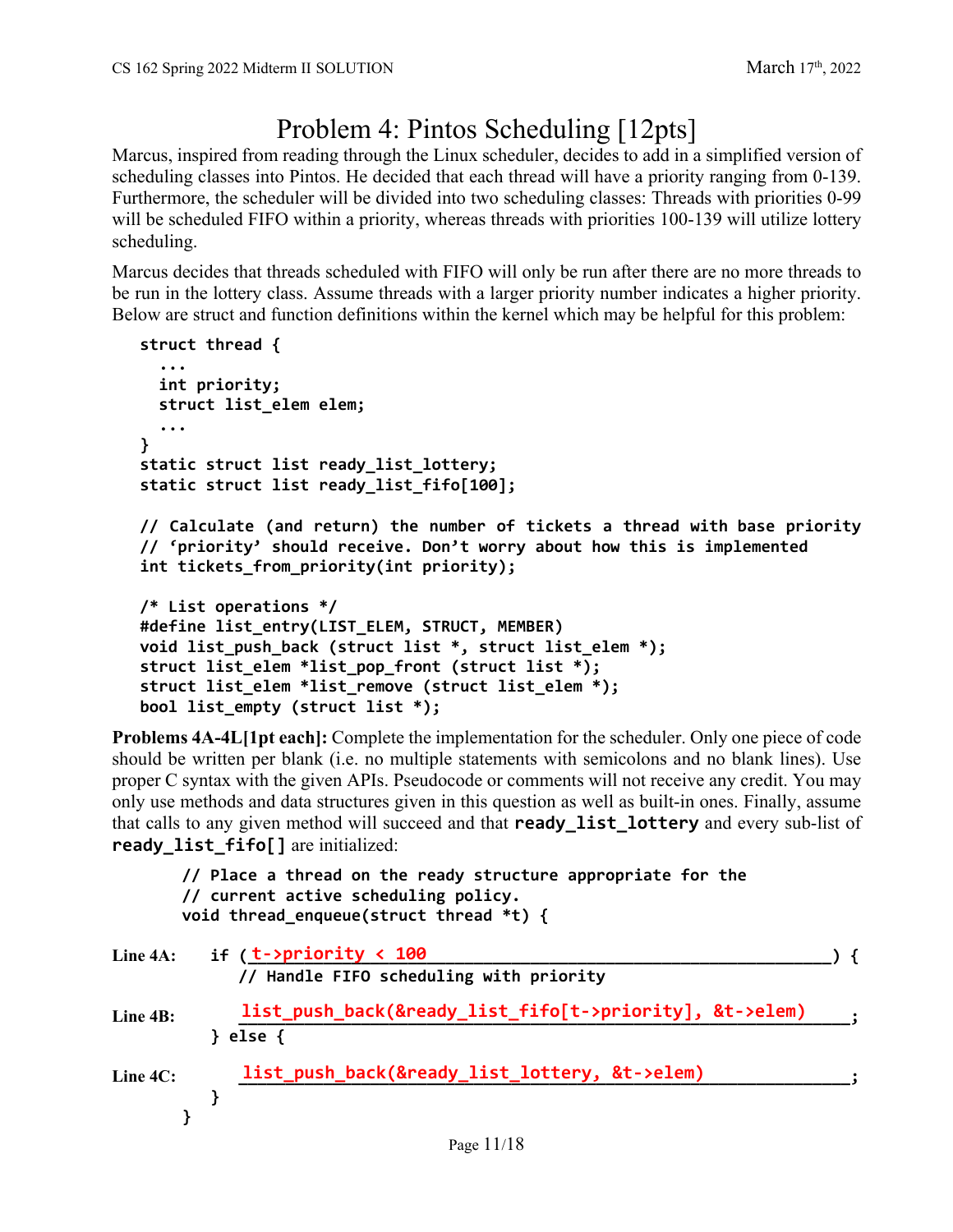**// This is the primary scheduling function. // Choose (and return) the next thread to execute. // Make sure to remove thread from list; will be added back after run static struct thread\* thread\_schedule (void) { Line 4D: if (\_\_\_\_\_\_\_\_\_\_\_\_\_\_\_\_\_\_\_\_\_\_\_\_\_\_\_\_\_\_\_\_\_\_\_\_\_\_\_\_\_\_\_\_\_\_\_\_\_\_\_\_\_\_\_\_\_\_\_\_\_\_) { !list\_empty(&ready\_list\_lottery) int total\_tickets = 0; // compute total\_tickets in use for (struct list\_elem\* e = list\_begin(&ready\_list\_lottery); e != list\_end(&ready\_list\_lottery); e = list\_next(e)) { struct thread \*t = list\_entry(e, struct thread, elem); Line 4E: \_\_\_\_\_\_\_\_\_\_\_\_\_\_\_\_\_\_\_\_\_\_\_\_\_\_\_\_\_\_\_\_\_\_\_\_\_\_\_\_\_\_\_\_\_\_\_\_\_\_\_\_\_\_\_\_\_\_\_\_\_\_; total\_tickets += tickets\_from\_priority(t‐>priority) } // Random number between 0 and total\_tickets ‐ 1, inclusive int chosen\_ticket = random\_ulong() % total\_tickets; // Find winning thread (from list of threads) for (struct list\_elem\* e = list\_begin(&ready\_list\_lottery); e != list\_end(&ready\_list\_lottery); e = list\_next(e)) { struct thread \*t = list\_entry(e, struct thread, elem); Line 4F: \_\_\_\_\_\_\_\_\_\_\_\_\_\_\_\_\_\_\_\_\_\_\_\_\_\_\_\_\_\_\_\_\_\_\_\_\_\_\_\_\_\_\_\_\_\_\_\_\_\_\_\_\_\_\_\_\_\_\_\_\_\_; chosen\_ticket ‐= tickets\_from\_priority(t‐>priority) Line 4G: if (\_\_\_\_\_\_\_\_\_\_\_\_\_\_\_\_\_\_\_\_\_\_\_\_\_\_\_\_\_\_\_\_\_\_\_\_\_\_\_\_\_\_\_\_\_\_\_\_\_\_\_\_\_\_\_\_) { chosen\_ticket < 0 Line 4H: \_\_\_\_\_\_\_\_\_\_\_\_\_\_\_\_\_\_\_\_\_\_\_\_\_\_\_\_\_\_\_\_\_\_\_\_\_\_\_\_\_\_\_\_\_\_\_\_\_\_\_\_\_\_\_\_\_\_\_; list\_remove(e) Line 4I: \_\_\_\_\_\_\_\_\_\_\_\_\_\_\_\_\_\_\_\_\_\_\_\_\_\_\_\_\_\_\_\_\_\_\_\_\_\_\_\_\_\_\_\_\_\_\_\_\_\_\_\_\_\_\_\_\_\_\_; } } } else { for (int p = 99; p >= 0; p‐‐) { Line 4J: if (\_\_\_\_\_\_\_\_\_\_\_\_\_\_\_\_\_\_\_\_\_\_\_\_\_\_\_\_\_\_\_\_\_\_\_\_\_\_\_\_\_\_\_\_\_\_\_\_\_\_\_\_\_\_\_\_) { !list\_empty(&ready\_list\_fifo[p]) Line 4K: struct list\_elem \*e = \_\_\_\_\_\_\_\_\_\_\_\_\_\_\_\_\_\_\_\_\_\_\_\_\_\_\_\_\_\_\_\_\_\_\_\_\_\_; list\_pop\_front(&ready\_list\_fifo[p])**  $\begin{bmatrix} \text{Line 4L:} \end{bmatrix}$  **return**  $\begin{bmatrix} \text{list\_entry(e, struct thread, elem)} \end{bmatrix}$  ,  **} } return idle\_thread; } } return t**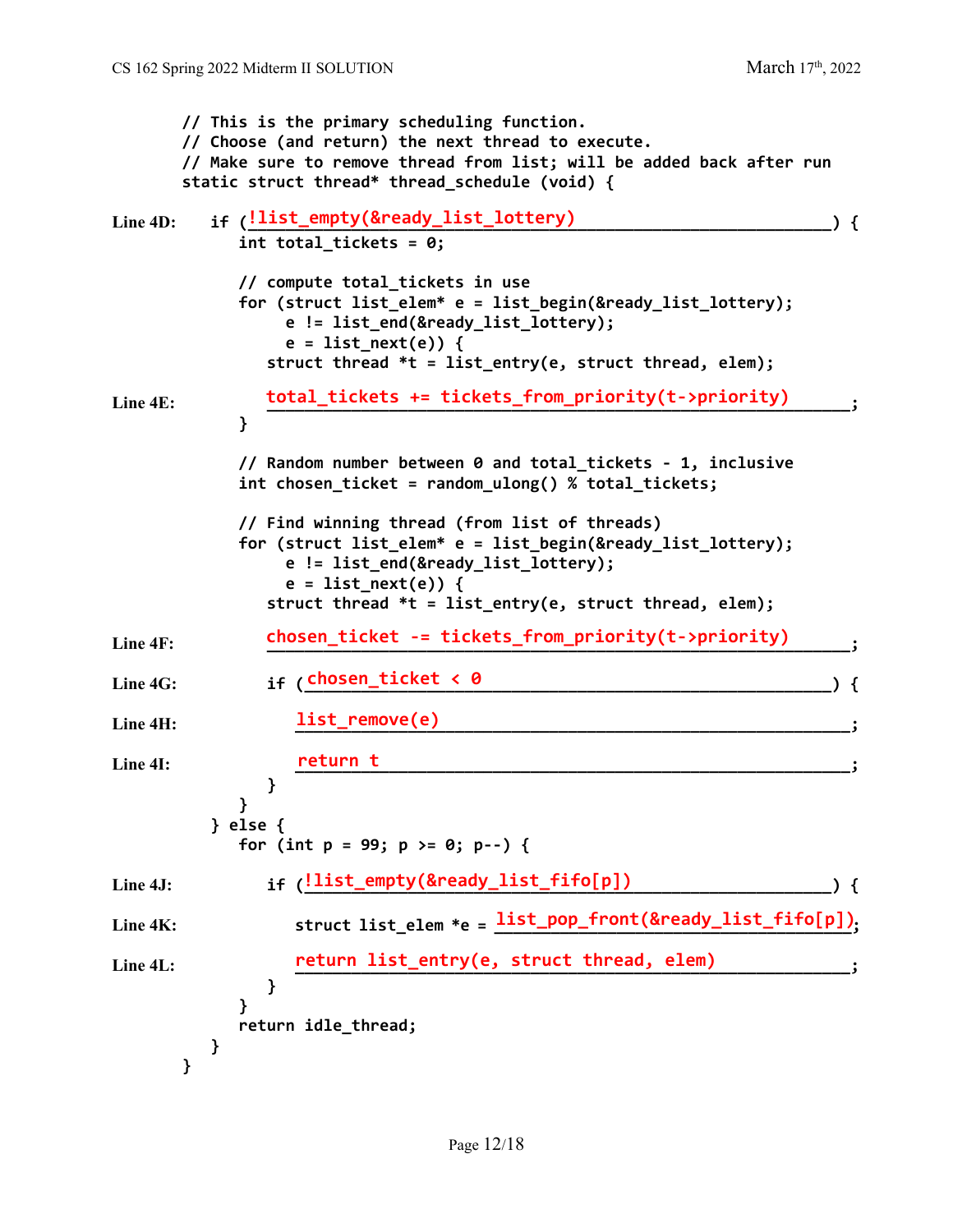## Problem 5: Virtual Memory [20 pts]

Using his newly acquired knowledge after taking 162, Yuwen is fiddling with the memory scheme in x86-64, which is a 64-bit processor. Currently, he is working on a new memory scheme with 48-bit virtual address spaces and 32-bit physical address spaces. The 48-bit virtual addresses occupy the lower 48 bits of the 64-bit address (i.e. the top 16 bits are zero). Yuwen has set up three-level page tables with equal size at each level and page table entry (PTE) size of 4 bytes. Each page is 4 KiB. Each page table starts at a page boundary.

Recall that the x86 PTE looks like the following:



**Problem 5a[3pts]:** What is the minimum number of pages needed to contain a complete, multi-level page table mapping *one* data page? *Express your answer as a single decimal integer AND explain your reasoning.* 

*Each sub-component of the page table holds*  $2^{12}$  *entries of 4 bytes each =*  $2^{14}$  *bytes = 4 pages (since each page is 4 KiB in size). Since this is a three-level page table, we need 3×4 = 12 total pages for a minimum (non-empty) page table.*

**Problem 5b[3pts]:** To reduce the size of each page table, Yuwen is looking to reduce the PTE size by half. He is willing to restrict the page tables to reside in lower physical memory and restrict the access control bits to just "Present" and "Writeable". Will his memory scheme still be able to work properly? *Express your answer as either "yes" or "no" AND explain your reasoning.*

*No. Even if the address of the components of the page table+access bits could fit in 16 bits (because we put page tables in lower memory), the final PTE has to map all 32-bits worth of physical memory, which requires a physical page number of 32-12 = 20 bits.*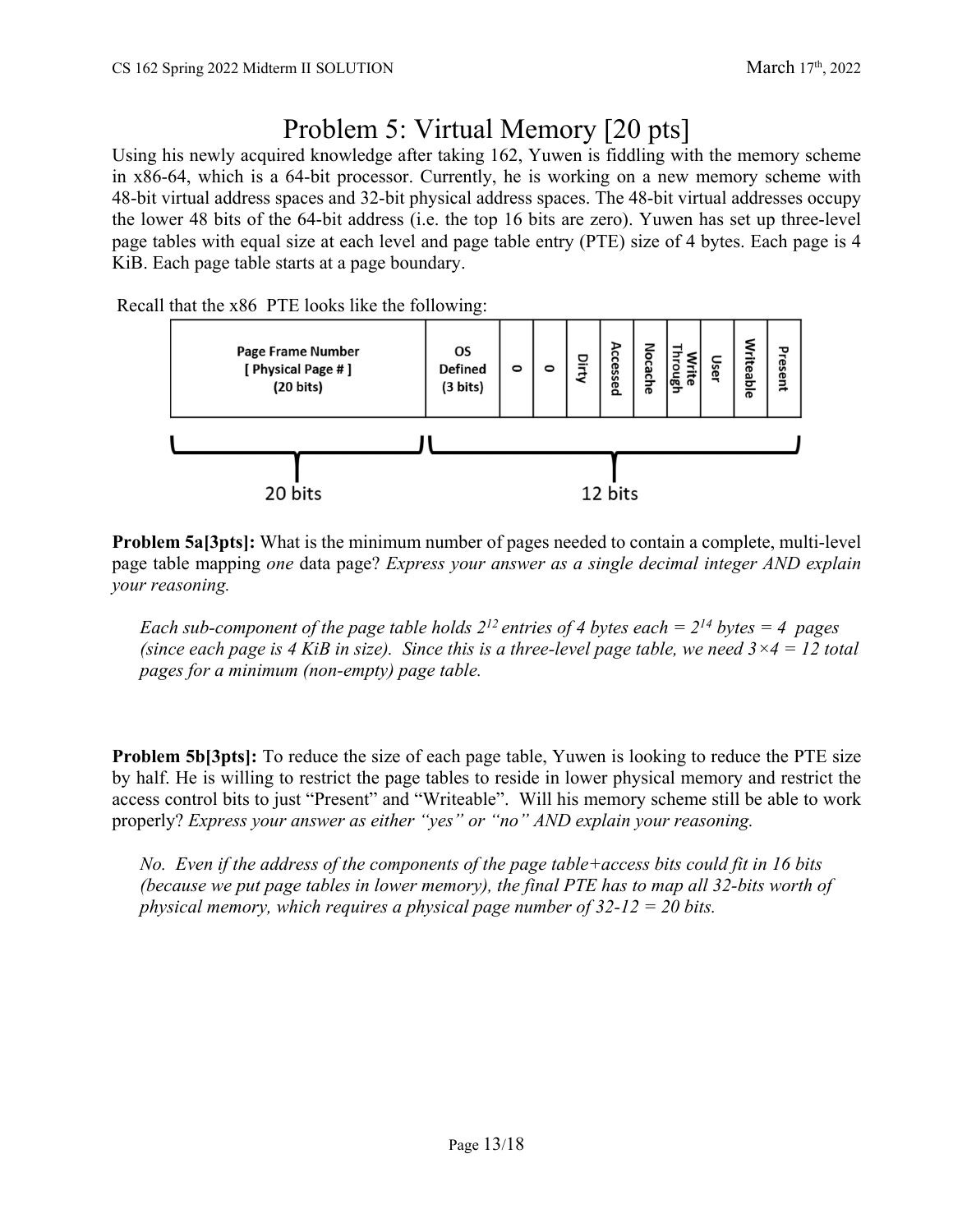**Problem 5c[14pts]:** Yuwen is currently running a program and wants to analyze the physical memory accesses. Assume the next assembly instruction to execute is going to be:

**movl (%rbx), %rax**.

Some of the register contents are as follows:

| CR <sub>3</sub> | 0x 0000 0000 1000 0000 |  |  |
|-----------------|------------------------|--|--|
| <b>RIP</b>      | 0x 0000 1B42 4370 A304 |  |  |
| <b>RAX</b>      | 0x A107 C9F2 FDDD A2C0 |  |  |
| <b>RBX</b>      | 0x 0000 B8F0 0C45 7234 |  |  |

*You may assume that the system is running in kernel mode. The contents of physical memory and RAX* and *RBX* will not change during the execution of the current instruction. Further, CR3 is the *page-table base register.* 

Using the memory contents displayed on the next page, fill out the following table of physical memory accesses performed by the MMU for the above instruction (assume no TLB). *Hint: the first four rows correspond to fetching the instruction, while the last four correspond to memory access from the instruction.* We have given you the first two accesses:

| Access $#$              | <b>Address</b>                        | Value                                 |
|-------------------------|---------------------------------------|---------------------------------------|
| $\mathbf{1}$            | 0x 1000 06D0                          | 0x 1304 B00F                          |
| $\overline{2}$          | $[A]:$ $\theta$ x 1304 B90C           | $[B]:$ $\theta$ x 18B7 600F           |
| $\mathbf{3}$            | $[C]$ : 0x 18B7 7C28                  | $[D]: \quad 0x \quad 2810 \quad 50FF$ |
| $\overline{\mathbf{4}}$ | $[E]$ : 0x 2810 5304                  | $[F]$ : 0x 0067 8B03                  |
| 5                       | $[G]: \quad 0x \quad 1000 \quad 2E3C$ | $[H]: \quad 0x$ 1331 D007             |
| 6                       | $[I]: \quad 0x \quad 1331 \quad 0030$ | [J]: 0x 1912 307F                     |
| $\overline{7}$          | $[K]: \quad 0x$ 1912 415C             | $[L]$ : 0x 4516 8007                  |
| 8                       | $[M]: \quad 0x \quad 4516 \quad 8234$ | $[N]: \quad \Theta X$ FEA1 447E       |

The address column should contain the physical address **in 8 digits of hex, with 0 padding if necessary**, and prefixed with "0x". No credit will be given for nonconforming answer formats. The value column should be formatted similarly and contain the value read in from that memory address for reads and value written to that memory address for writes.

Memory access need to be written in the exact row it belongs in. For instance, writing the 4th memory access in the 2nd row will not receive any credit.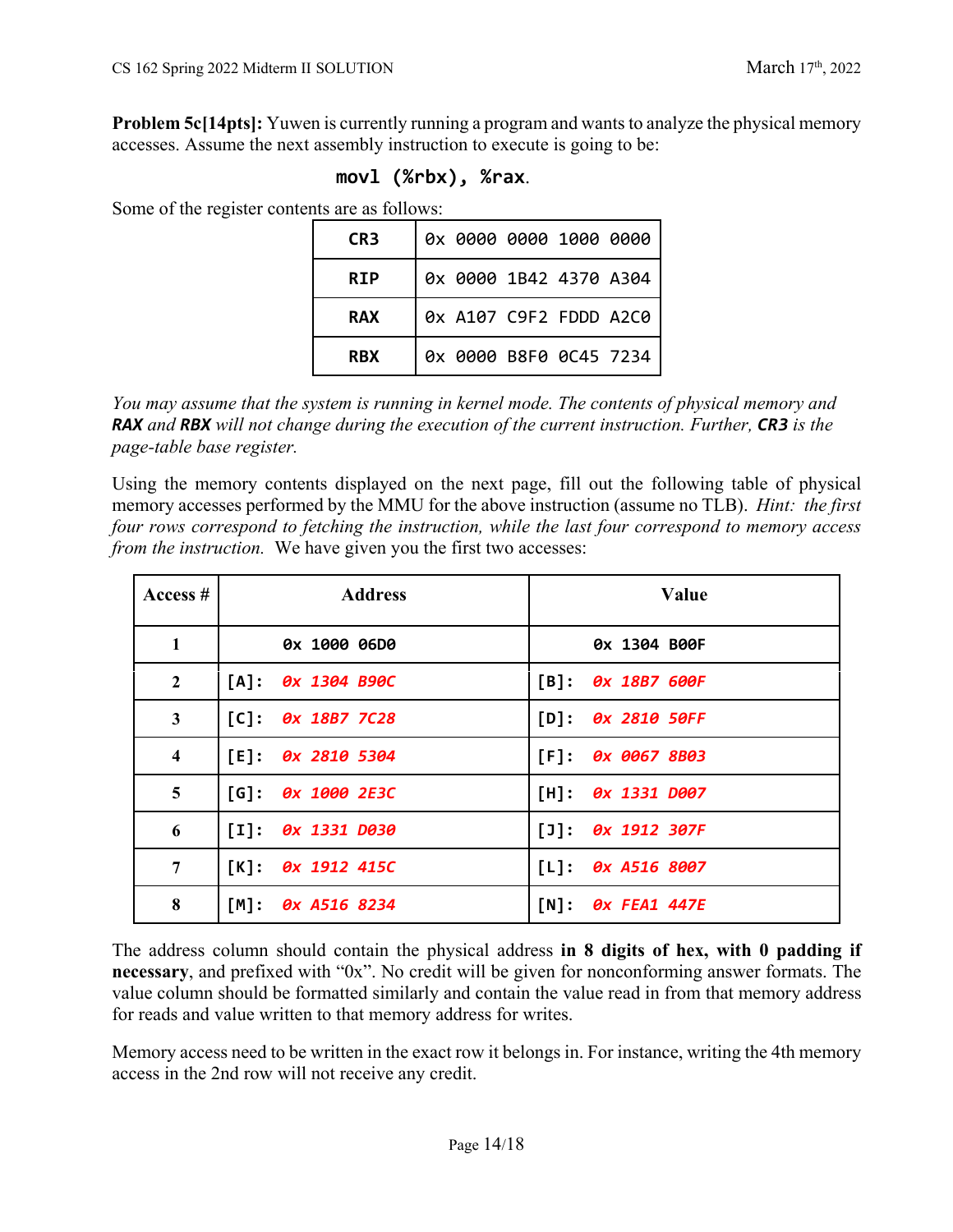| [ CONTENTS OF MEMORY IN BIG-ENDIAN ORDER ] |  |
|--------------------------------------------|--|
|--------------------------------------------|--|

|              | $+ 0x0$      | + 0x4                       | + 0x8        | $+ 0xC$      |
|--------------|--------------|-----------------------------|--------------|--------------|
| 0x 1000 0000 |              | 0x 1D64 D34E   0x BB6E 7D7B | 0x 5E97 4DF2 | 0x 995A 665E |
| 0x 1000 0010 | 0x 29B4 8FE6 | 0x E296 F5F7                | 0x 2BE5 135A | 0x 0E66 14C3 |
| $\cdots$     |              |                             |              |              |
| 0x 1000 2E20 | 0x D097 46CB | 0x 2248 775D                | 0x B7F9 4FF5 | 0x 7381 E345 |
| 0x 1000 2E30 | 0x C611 A9E7 | 0x E267 C733                | 0x 7F44 9FE9 | 0x 1331 D007 |
| $\cdots$     |              |                             |              |              |
| 0x 1000 06C0 | 0x 6955 3648 | 0x 9097 03F4                | 0x 0DD0 559B | 0x B449 EC76 |
| 0x 1000 06D0 | 0x 1304 B00F | 0x 2CA5 07A0                | 0x 1F47 06D1 | 0x 047C 606B |
| $\cdots$     |              |                             |              |              |
| 0x 1304 B900 | 0x 8F64 496B | 0x 6401 E365                | 0x 51D0 A006 | 0x 18B7 600F |
| 0x 1304 B910 | 0x 2CB6 CE8D | 0x 7F5D A0A8                | 0x E30A C1F6 | 0x A720 5900 |
| $\cdots$     |              |                             |              |              |
| 0x 1331 D020 | 0x F190 3367 | 0x BA83 B42B                | 0x 45CB E334 | 0x 7CBF 4D0C |
| 0x 1331 D030 | 0x 1912 307F | 0x D283 3085                | 0x 30D3 1755 | 0x 9FDC 644E |
| $\cdots$     |              |                             |              |              |
| 0x 18B7 7C20 | 0x 8667 76D5 | 0x 0EC4 EA9E                | 0x 2810 50FF | 0x 9887 B2DB |
| 0x 18B7 7C30 | 0x 774D 35E8 | 0x 528E C666                | 0x 1467 70DE | 0x 50D1 0AC8 |
| $\cdots$     |              |                             |              |              |
| 0x 1912 4140 | 0x C76F 9A9C | 0x A9CD 6A7A                | 0x 0FCD F392 | 0x 766B 7380 |
| 0x 1912 4150 | 0x 87C3 D9B6 | 0x 5BC9 A256                | 0x 244D D109 | 0x A516 8007 |
| $\cdots$     |              |                             |              |              |
| 0x 2810 5300 | 0x 668C ED35 | 0x 0067 8B03                | 0x 58B0 8C20 | 0x BB06 7B72 |
| 0x 2810 5310 | 0x A668 1BE3 | 0x C27E 2836                | 0x C8B7 7BAA | 0x ED25 5D4D |
| $\cdots$     |              |                             |              |              |
| 0x A516 8220 | 0x 29F4 5DFD | 0x 3169 45F2                | 0x 9E97 EDC1 | 0x A2A5 4A25 |
| 0x A516 8230 | 0x DC9A D3D9 | 0x FEA1 447E                | 0x 5A84 2347 | 0x AE5A EDCC |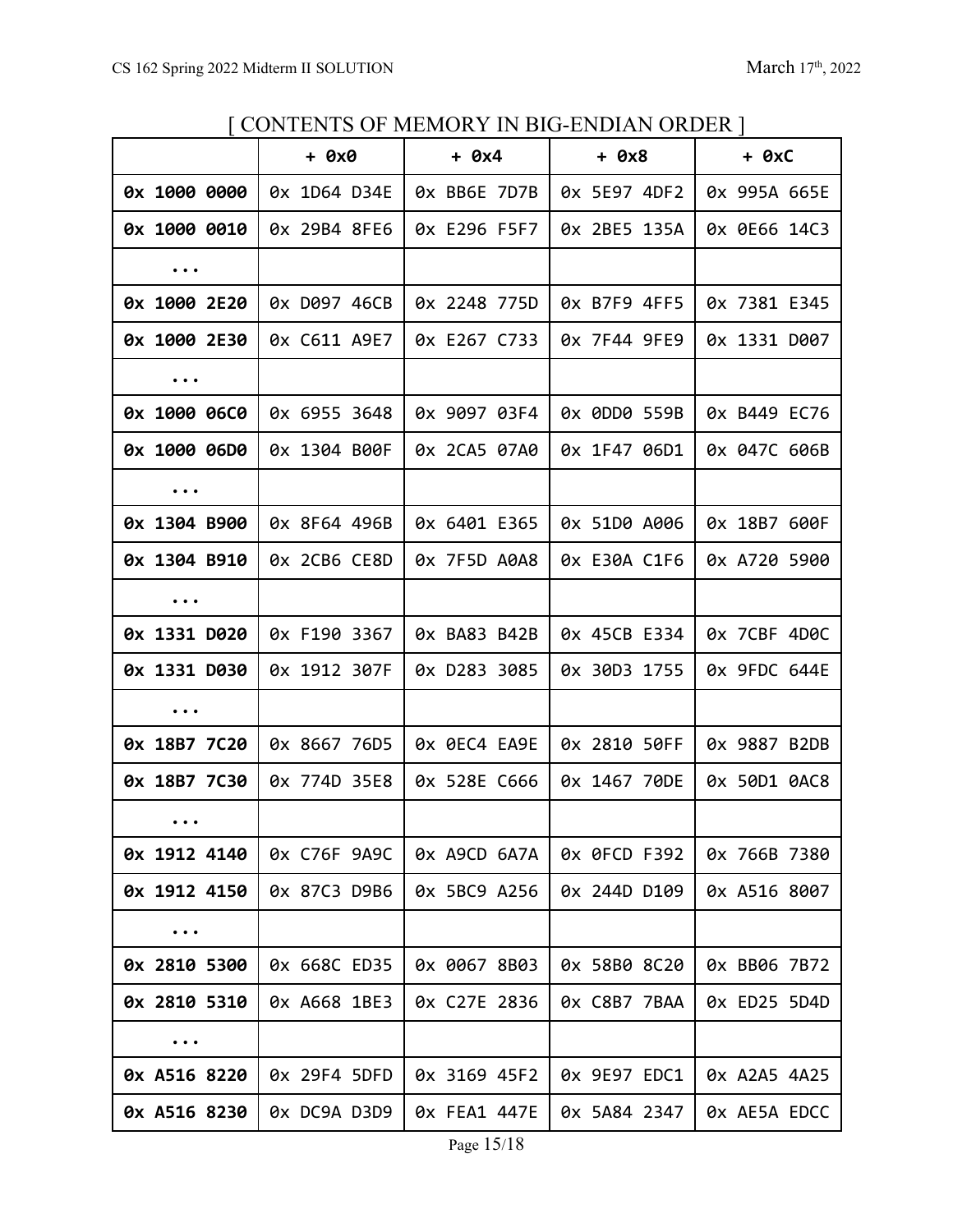[This Page Intentionally Left Blank]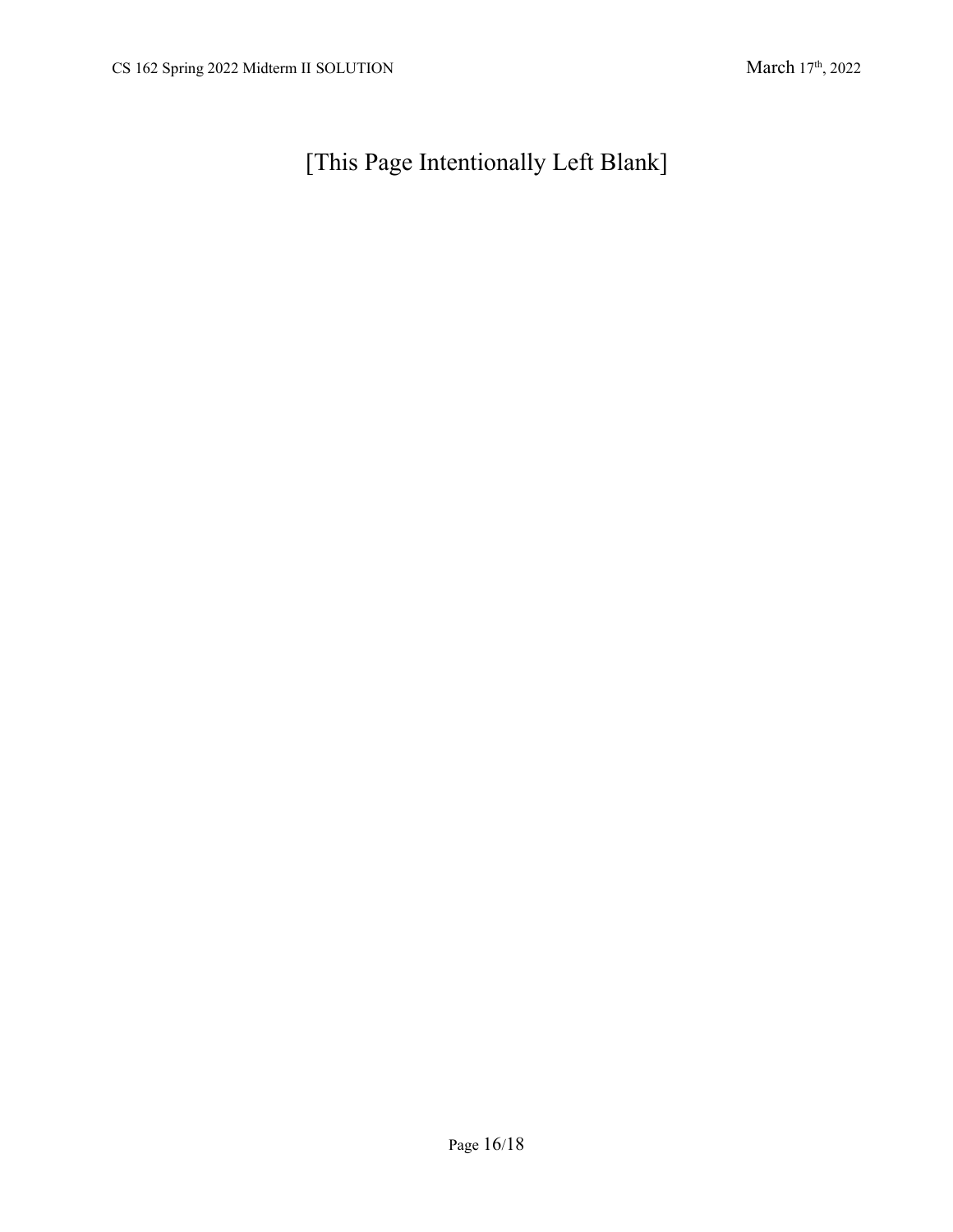[Scratch Page: Do not put answers here!]